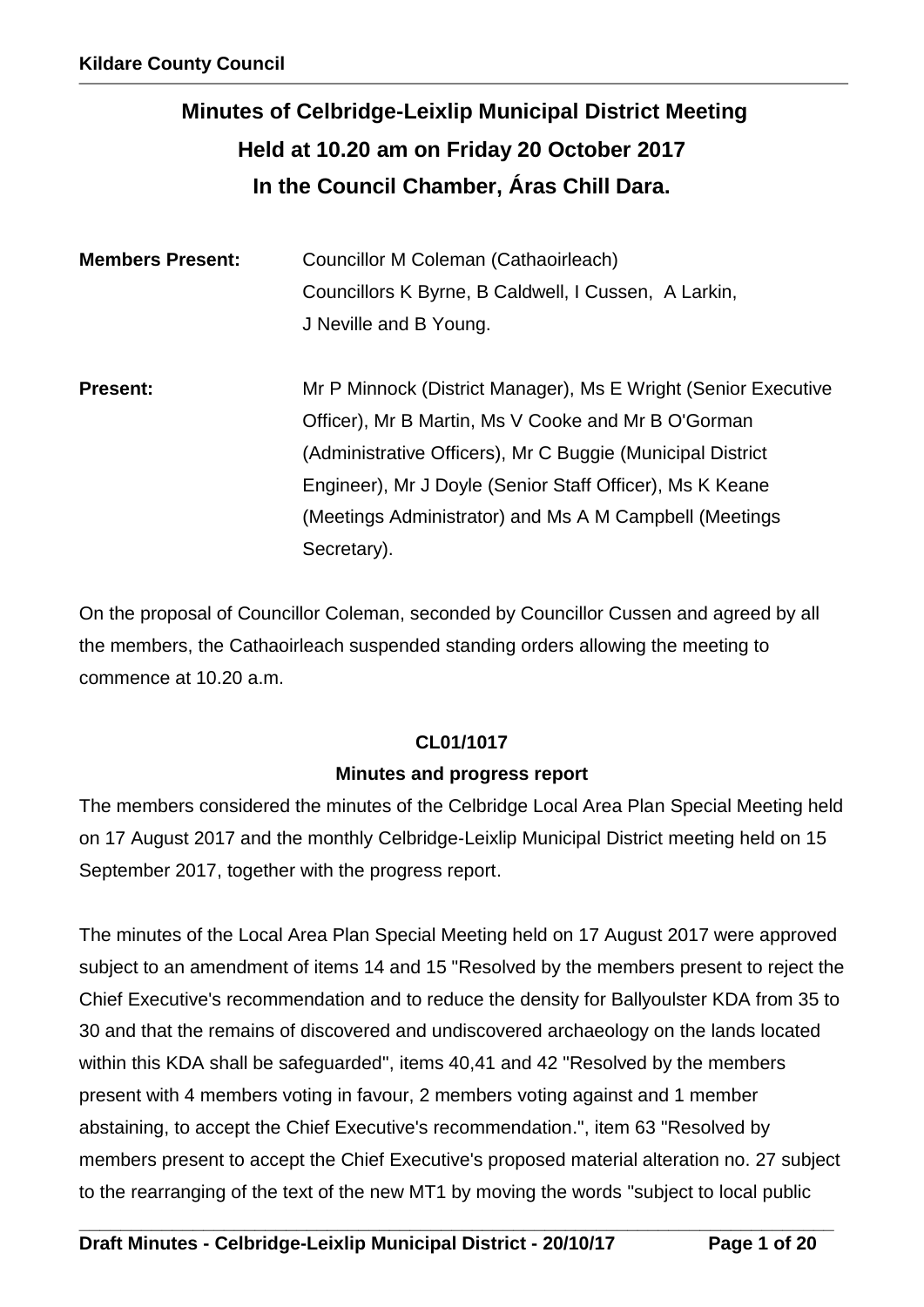consultation" to the end of the sentence" - *To promote enhanced permeability for pedestrians and cyclists within the urban environment in order to improve access to local shops, schools, public transport services and other amenities, in accordance with NTA published 'Permeability: Best Practice Guide (2015)', or any successor to same, subject to local public consultation.* and item 99 "Resolved by members present to accept the Chief Executive's proposed material alteration no 47 subject to an amendment of the end of the first sentence of point 1 to read "Set out a detailed roads and infrastructure strategy for the development as a whole to include upgrading of existing roads and the construction of new roads and any other safety measures."

**Resolved** on the proposal of Councillor Neville, seconded by Councillor Coleman that the minutes of the Celbridge Local Area Plan Special Meeting held on 17 August 2017 be confirmed and taken as read subject to the above amendments.

**Resolved** On the proposal of Councillor Neville, seconded by Councillor Coleman that the minutes of the monthly Celbridge-Leixlip Municipal District meeting held on 15 September 2017 be confirmed and taken as read.

#### **CL02/1017**

#### **Caretaker of Confey Cemetery**

On the proposal of Councillor Caldwell and with agreement of the Cathaoirleach and the members a minutes silence was observed for the late Matthew Mannering, former Caretaker of Confey Cemetery who died recently.

### **CL03/1017**

### **Matters Arising**

### **Castletown Backlots - Matter Arising (***CL06/0717***)**

Councillor Young stated that following the meeting with Ms Kavanagh and Mr Wallace where the wording of a draft letter was agreed, he asked if a follow up meeting would be held to decide on the distribution of these letters. The members agreed to discuss this issue with Ms Kavanagh.

# **Schedule of Municipal District Works 2017 Matters Arising (***CL02/0417***),(***CL05/0517***), (***CL06/0717***)**

Councillor Caldwell stated that the trees at Cope Bridge had still not been cut back and in addition and as a matter of urgency, Iarnród Éireann should be requested to cut back the trees on the slip road from Lucan to Leixlip again, as this area was very dark and dangerous.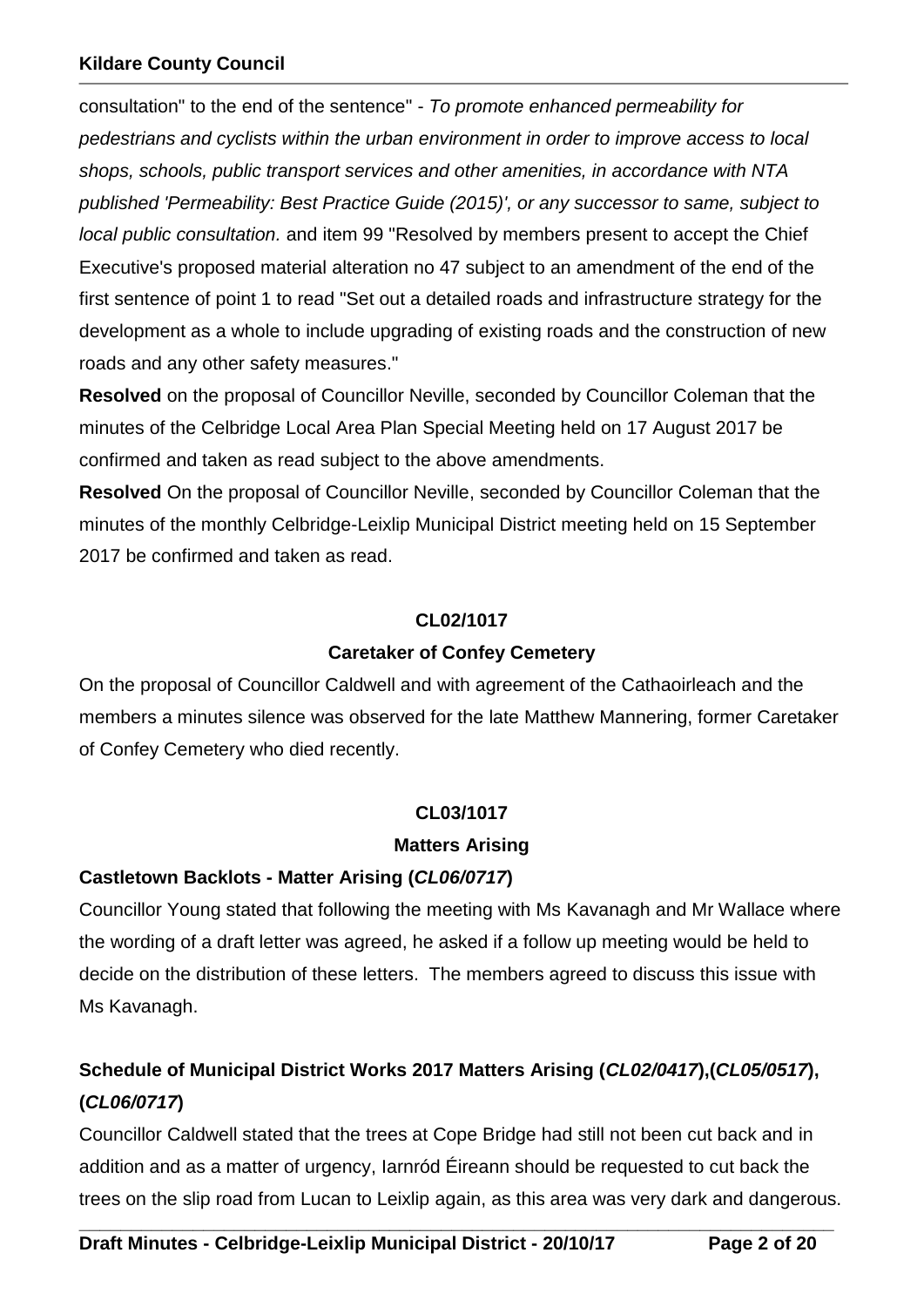# **Update on plans for new road from Adamstown to Lucan (***CL21/0617***) & Matters Arising (CL06/0717) (CL04/0917)**

Councillor Neville encouraged all the members to make submissions when this road was being brought through the planning application process.

# **Wall at Lucan Roundabout (***CL05/0917***)**

Councillor Caldwell thanked the Roads Department for forwarding the update from South Dublin County Council to the members on the wall at the Lucan roundabout and requested that a letter of thanks issue to South Dublin County Council on the good work that was being carried out by them.

# **Signage relating to speeding in estates (***CL19/0417***)**

In response to Councillor Neville's questions Ms Wright stated that some grant money would be provided by the Department of Transport for this signage, that she would revert to the members when she had an update for them and the reason the engineering assessment would be carried out is to determine the best location for this signage.

# **Condition of commercial and local authority signage in Municipal District (***CL10/0417***)**

Councillor Cussen expressed her concern that this issue had not yet been brought before the Environment and Planning SPC and had been on the Action Plan since April 2017.

### **CL04/1017**

### **Update on the municipal district road works**

The Municipal District Engineer gave a comprehensive update to the members on the municipal district road works in the Celbridge-Leixlip Municipal District. The Municipal District Engineer informed the members that the following projects were at design stage: the Easton Park entrance, the Clane Road, Celbridge, footpath on Main Street, Leixlip, the footpath and bus stop at Killeenlea - the Japanese Knotweed was almost eradicated and it was hoped to carry out work here in February or March next year. He reported that the following projects were completed: fencing in Crodaun, the extension of the anti-skid surface on Captain's Hill, the footpath from Celbridge GAA to the Tennis Club, footpath repairs from the Mill to the pedestrian lights at St John of Gods and road and footpaths in Ardclough. The Municipal District Engineer notified the members that a second ramp was to be installed for traffic calming in Loughnamona, they were waiting on the ESB to hook up power to the pedestrian crossing on the Shinkeen Road, that road resurfacing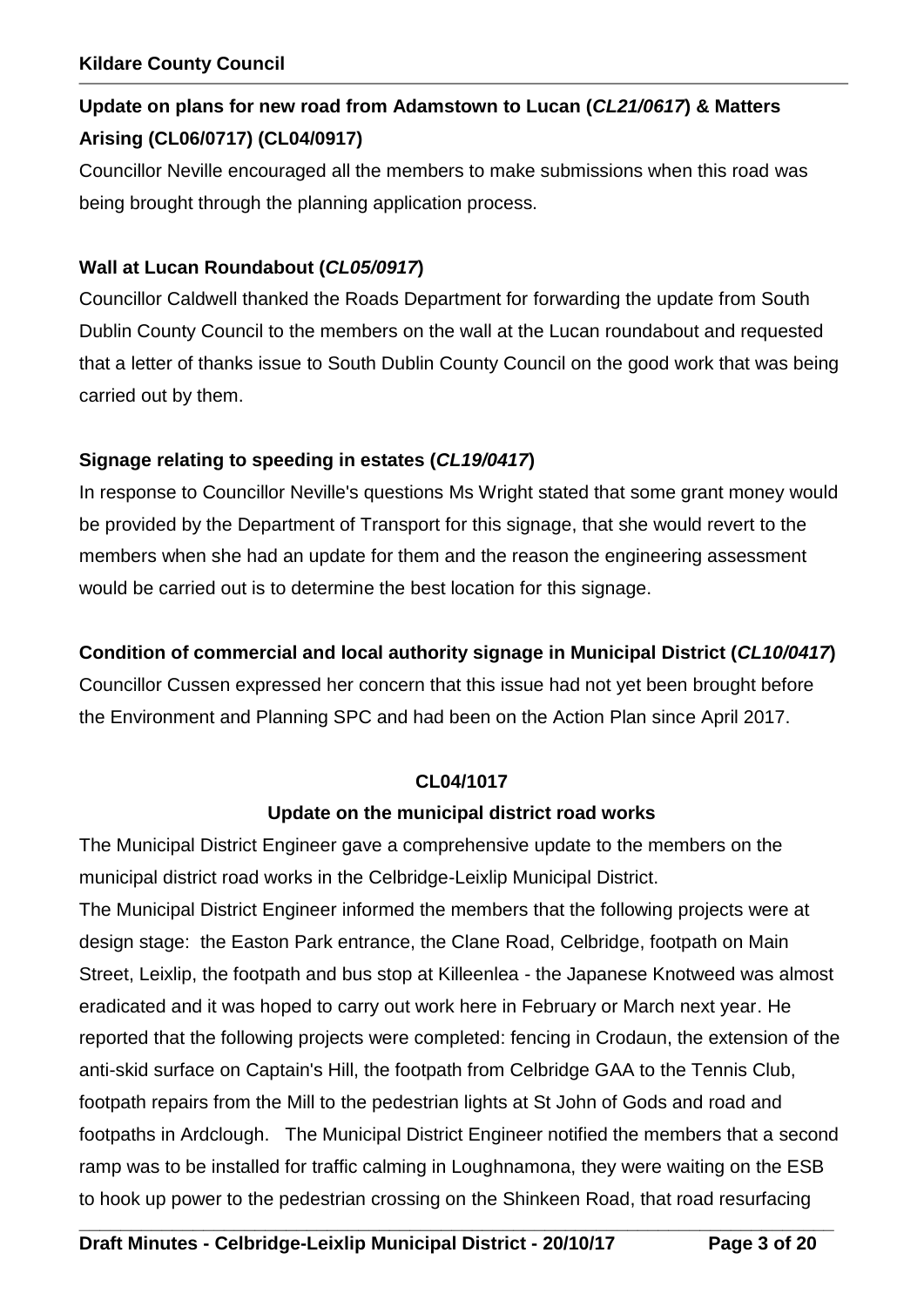work would take place the following week in Ryevale Lawns, Leixlip and The Walled Gardens, Celbridge.

The Municipal District Engineer advised the members that the LPT spend for Transportation in 2018 must be agreed by December 2017 and he asked the members to agree a date for a meeting to discuss their LPT projects for 2018.

The District Manager advised the members to bring a list of the 2017 projects agreed and not agreed and requested that they forward an outline of projects that they wished to be considered for 2018 in advance of the meeting, to the Municipal District Engineer, to enable him to have an approximate cost of those projects available for the meeting.

It was agreed by the members to hold a meeting with the District Manager and the Municipal District Engineer in the Municipal District Office on the 9 November at 8.30 am to discuss their LPT projects for 2018.

#### **CL05/1017**

# **Celbridge Draft Appointed Stands (Taxi) Bye-Laws 2017**

The members considered the Celbridge Draft Appointed Stands (Taxi) Bye-Laws 2017. A discussion ensued among the members as to the necessity for three designated parking spaces allotted for use by taxi drivers and the current under usage of these spaces. The members considered the reduction of the number of spaces as the taxis were parking elsewhere in the town. In response to the members concerns and a request for further discussion before adoption of these Bye-Laws, Ms Wright undertook to discuss this issue with the taxi providers and the Public Service Office of the Garda Síochána and revert back to the members on this issue before any changes were made.

### **CL06/1017**

**Provision of double yellow lines on Ardclough Road at Simmonstown, Celbridge**

The members considered the Road Traffic Act 1994 - Section 38, provision of double yellow lines on Ardclough Road at Simmonstown, Celbridge.

**Resolved** on the proposal of Councillor Coleman, seconded by Councillor Byrne and agreed by all the members, that the Road Traffic Act 1994 - Section 38, provision of double yellow lines on Ardclough Road at Simmonstown, Celbridge be adopted.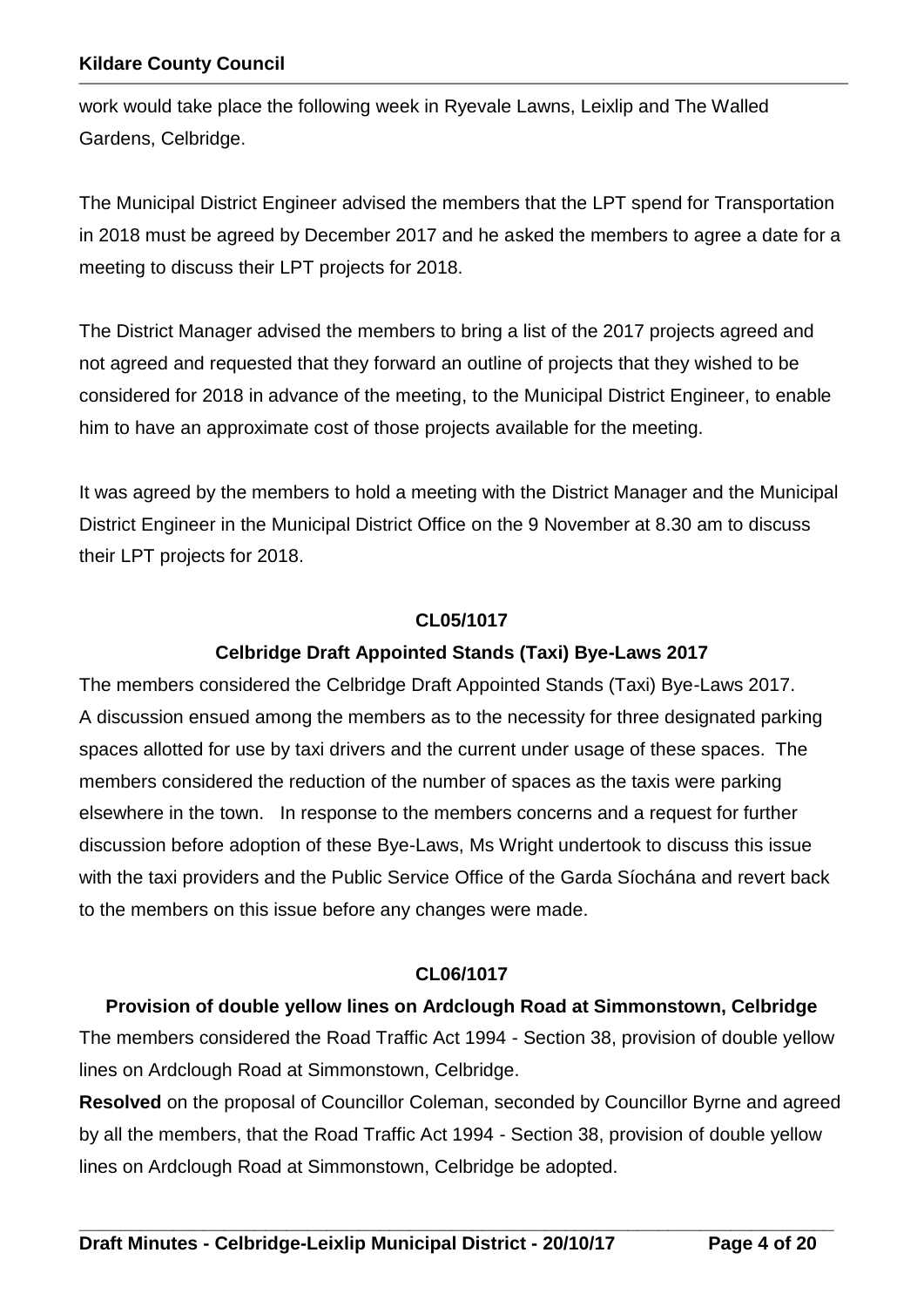# **CL07/1017**

# **One way system from Main Street, Celbridge to Castletown House**

The members considered the following motion in the name of Councillor Caldwell. That the relevant authorities be asked to consider making a one way car and bus system from Main Street, Celbridge to Castletown House.

The motion was proposed by Councillor Caldwell, seconded by Councillor Cussen.

A report was received from the Roads, Transportation and Public Safety Department informing the members that this would require an examination of the road network in the Celbridge area as it could lead to significant circuitous re-routing of traffic, potentially leading to longer journey times. To fully assess the impact of such a proposal, a study of local roads, traffic flow and vehicle movement/journey times would be required, including an assessment of the impact on the existing bridge.

Councillor Caldwell stated that a second bridge in Celbridge had been discussed for many years and it could be another ten years before a second bridge was provided so to alleviate traffic congestion in the mornings and evenings a one way system could work. Councillor Caldwell noted that Castletown House was a significant tourist attraction but because of the congestion in the village tourists were not accessing this venue through the main street and therefore not bringing the much needed business in to the town.

A discussion ensued among the members who unanimously disagreed with the motion. Councillor Cussen stated that this issue should have been raised previously during the Celbridge Local Area Plan discussions, the members agreed that a one way system was not suitable and that it could exacerbate traffic congestion in the town, not alleviate it. **Resolved** on the proposal of Councillor Caldwell, seconded by Councillor Cussen with no members in support of the motion, the motion was defeated.

### **CL08/1017**

# **Removal of pole from footpath at entrance to the Oaklee Housing Trust**

The members considered the following motion in the name of Councillor Byrne. Further to my previous motion seeking the removal of a pole in the middle of the footpath at the entrance to the Oaklee Housing Trust, that action now be taken to remove this dangerous obstruction for pedestrians/students and in particular the residents of Oaklee.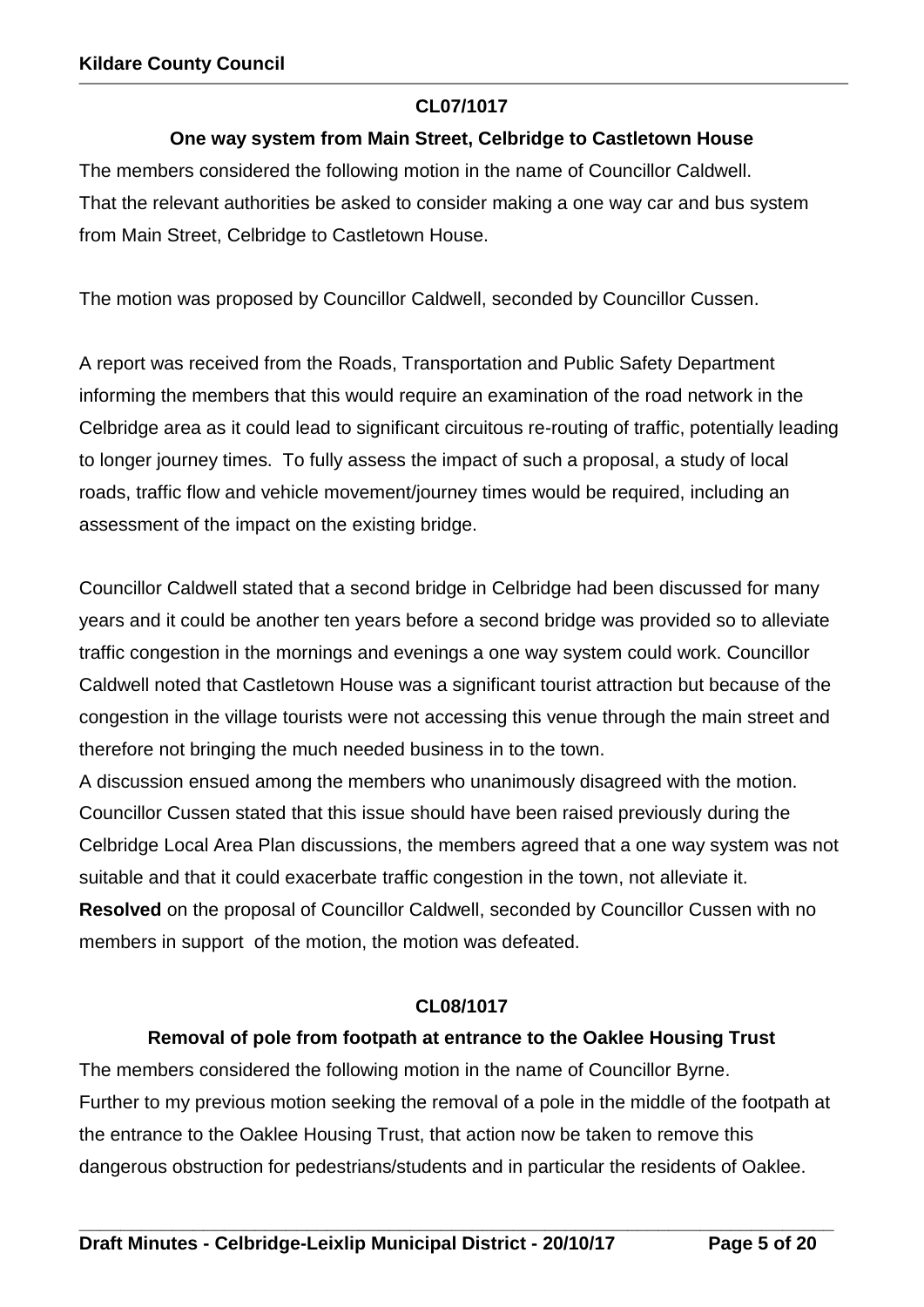The motion was proposed by Councillor Byrne, seconded by Councillor Larkin. A report was received from the Roads, Transportation and Public Safety Department informing the members that if the members are agreement the Roads Section will write to Eir again on this matter.

Councillor Byrne requested that in addition to a follow letter being issued to Eir, a timeframe for the removal of this dangerous obstruction be requested.

**Resolved** on the proposal of Councillor Byrne, seconded by Councillor Larkin and agreed by all the members that a letter issue to Eir seeking the removal of a pole in the middle of the footpath at the entrance to the Oaklee Housing Trust and a timeframe for this removal be requested.

# **CL09/1017**

# **Provision of pedestrian crossing on the Shackleton Road**

The members considered the following motion in the name of Councillor Cussen. That a pedestrian crossing (non-signalised) be provided on the Shackleton Road (adjacent to HSE/Tesco pedestrian entrance) as per previous motions and site visit.

The motion was proposed by Councillor Cussen, seconded by Councillor Caldwell.

A report was received from the Roads, Transportation and Public Safety Department informing the members that the Municipal District Engineer would not be in favour of this as it would be too close to existing traffic signals. Also there is no funding available for this.

Councillor Cussen stated that Mr Deane had visited this area with her previously and had suggested that perhaps it would be possible to put a crossing approx 100 yards to the right of the H.S.E. building entrance. She stated that it was a necessity to have another crossing point on this road especially for the elderly people in this area.

Mr Buggie stated that he was totally against another crossing point as there were two full sets of signalised traffic lights already on this road.

Councillor Cussen stated that something needed to be done and that maybe consideration should be given to slowing the traffic down on this road. In response to Councillor Cussen's request, Mr Buggie agreed to walk the location with her.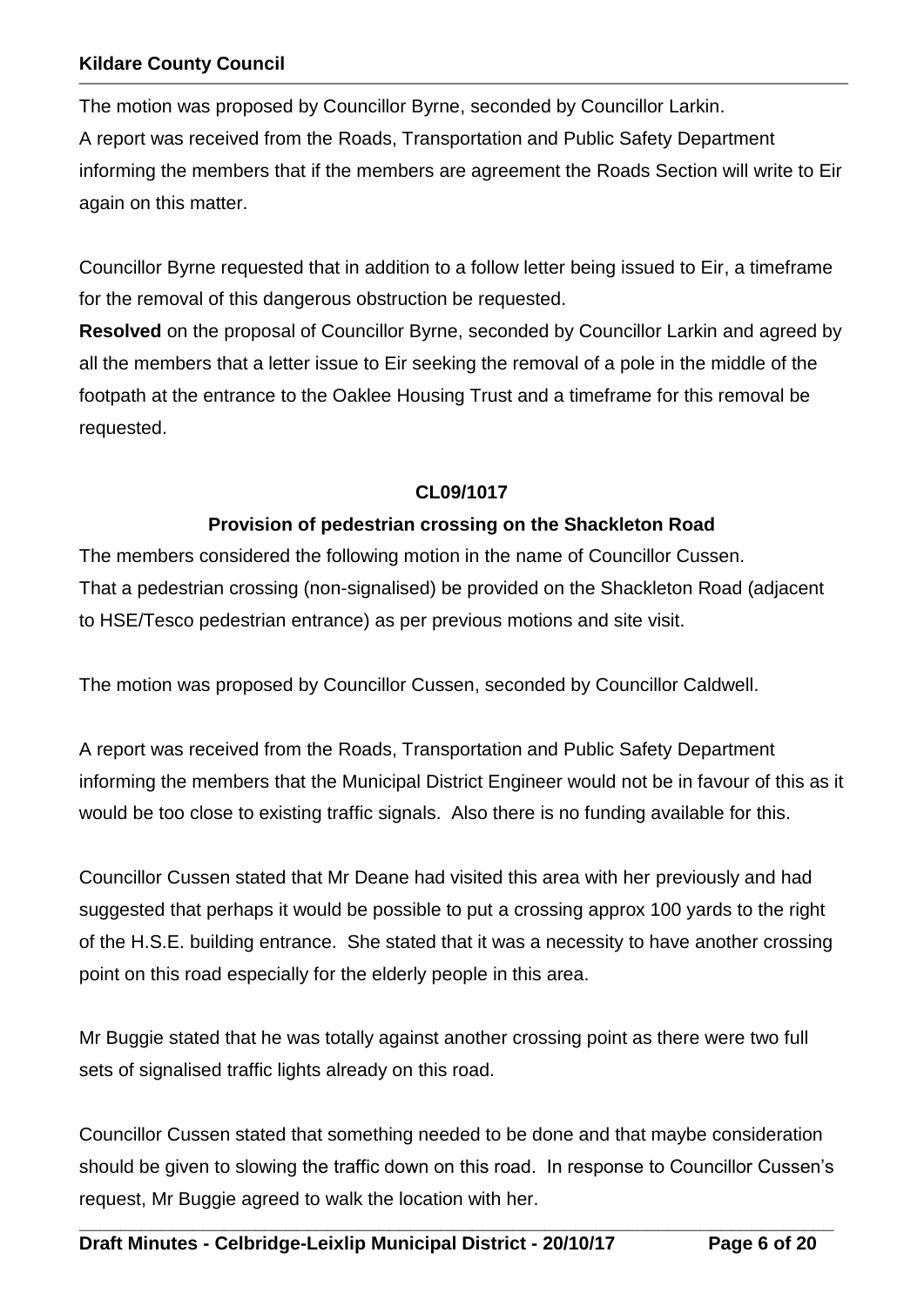**Resolved** on the proposal of Councillor Cussen, seconded by Councillor Caldwell the Municipal District Engineer undertook to visit the location on the Shackleton Road with Councillor Cussen.

# **CL10/1017**

**Contact of Bus Eireann re bus stops, standing platforms and accessibility issues**  The members considered the following motion in the name of Councillor Cussen. That Bus Éireann is contacted in respect of the general condition of their bus stops and standing platforms and the accessibility issues in Celbridge and Leixlip.

The motion was proposed by Councillor Cussen, seconded by Councillor Coleman.

A report was received from the Roads, Transportation and Public Safety Department informing the members that the bus stop platforms are not the responsibility of Kildare County Council. If the members are in agreement, a letter will be sent to Bus Éireann advising them of the member's concerns on the general condition and accessibility of their bus stops and standing platforms.

**Resolved** on the proposal of Councillor Cussen, seconded by Councillor Coleman and agreed by all the members that a letter issue to Bus Éireann advising them of the member's concerns on the general condition and accessibility of their bus stops and standing platforms.

### **CL11/1017**

# **Review of P & T manholes on footpaths**

The members considered the following motion in the name of Councillor Neville. That this council request that all P & T manholes on footpaths be reviewed in the Leixlip Area, details of two that need to be examined have already been supplied.

The motion was proposed by Councillor Neville, seconded by Councillor Larkin.

A report was received from the Roads, Transportation and Public Safety Department informing the members that further clarification from Councillor Neville indicated two locations where there is an issue with manholes, one of which is a matter for Water Services and the other is a matter for Eir. Water services have been contacted. A letter will issue to Eir in respect of the other location.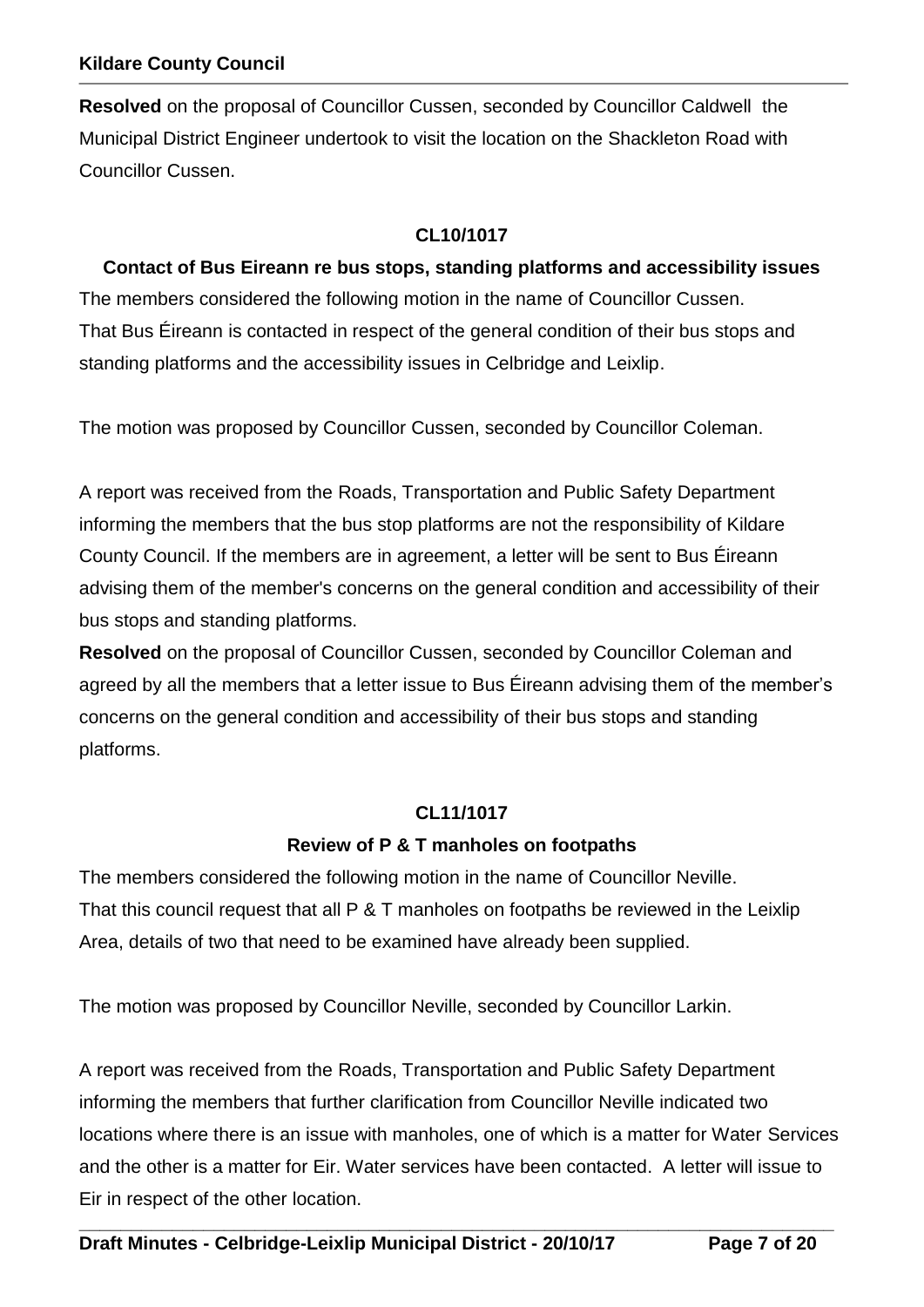A report was received from the Water Services Department informing the members that Water works will investigate the hydrant cover and carry out repairs as required.

Councillor Neville thanked the departments for their reports but stated that all these old manhole covers should be investigated as over time they had sunk and it was a footpath maintenance issue.

Councillor Larkin asked what the council's policy was on overground fibre cabinets which were considerable in size.

Ms Wright stated that the council were facilitating the roll out of broadband in the county and fibre optic cabinets were part of Eir's infrastructure and did not require planning permission.

Councillor's Larkin and Young stated their concern at the location of these cabinets and suggested that they should not be located on footpaths.

**Resolved** on the proposal of Councillor Neville, seconded by Councillor Larkin that a letter issue to Eir in relation to a P & T manholes in the Leixlip area and that Water works would investigate the hydrant cover in the same area and carry out repairs as required.

# **CL12/1017**

# **Installation of pull-in bays on the Killeenlea Road**

The members considered the following motion in the name of Councillor Coleman. That the council will consider placing pull-in bays on the Killeenlea Road to allow traffic to pass, given the increased volume of traffic on this route presently.

The motion was proposed by Councillor Coleman, seconded by Councillor Caldwell. A report was received from the Roads, Transportation and Public Safety Department informing the members that the Municipal District Engineer will meet Councillor Coleman on site to examine this issue.

**Resolved** on the proposal of Councillor Coleman, seconded by Councillor Caldwell that the report be noted and the Municipal District Engineer will meet Councillor Coleman on site to examine this issue.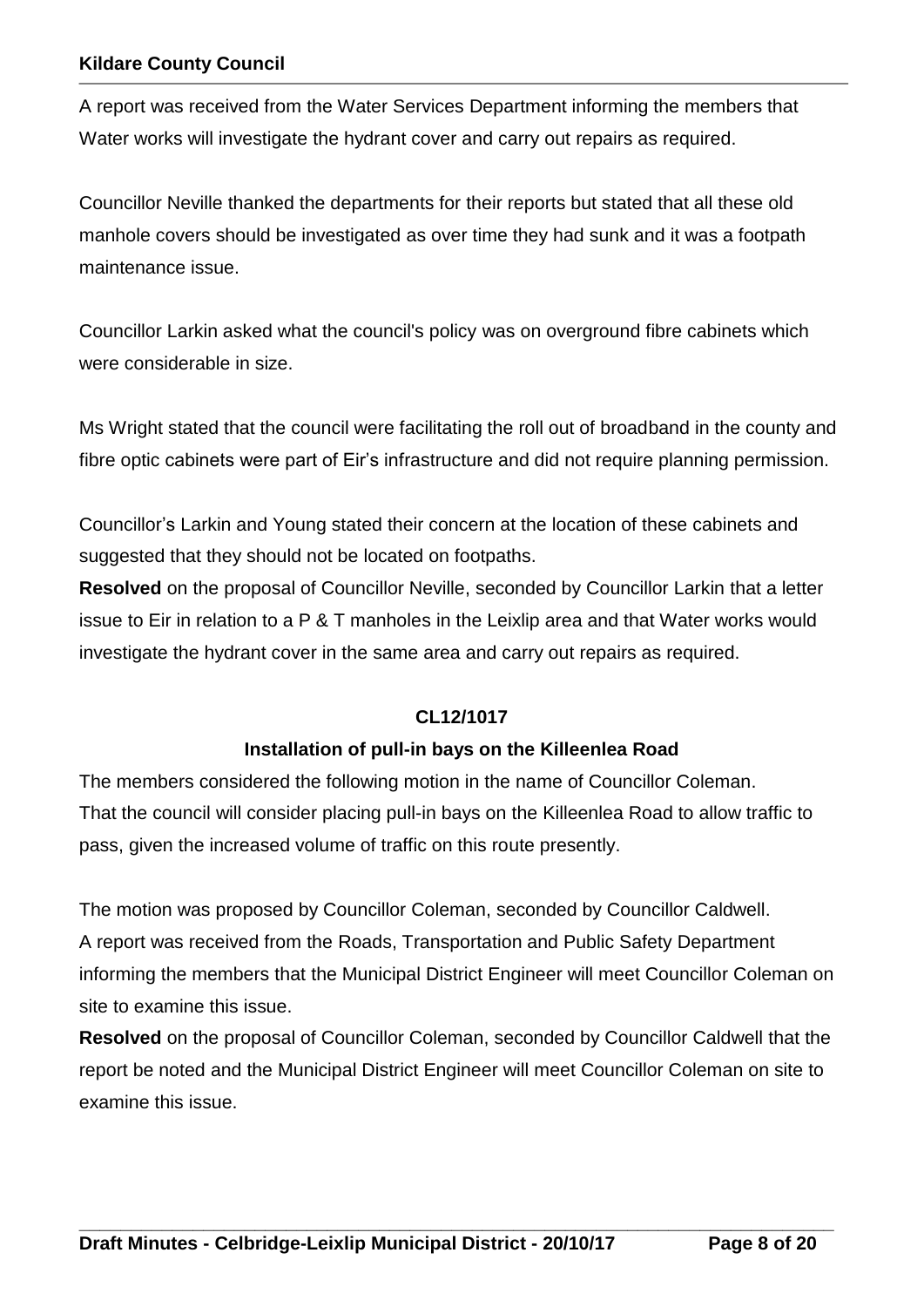# **CL13/1017**

# **Resurface work on Elton Court/Forest Park permeability**

The members considered the following motion in the name of Councillor Coleman. That resurface work is carried out on the Elton Court/Forest Park permeability.

The motion was proposed by Councillor Coleman, seconded by Councillor Neville.

A report was received from the Roads, Transportation and Public Safety Department informing the members that this area will be inspected and the Municipal District Engineer can meet Councillor Coleman on site.

**Resolved** on the proposal of Councillor Coleman, seconded by Councillor Neville that the report be noted and the Municipal District Engineer will meet Councillor Coleman on site.

# **CL14/1017**

# **Presentations on updates on any major civil works in advance of commencement**

The members considered the following motion in the name of Councillor Larkin. That this committee receive presentations on updates on any major civil works in our municipal district in advance of their commencement.

The motion was proposed by Councillor Larkin, seconded by Councillor Byrne.

A report was received from the Water Services Department informing the members that Irish Water will be requested to advise members in advance of any major civil works commencing.

A report was received from the Housing Department informing the members that all Capital Housing projects are included in Monthly Management Reports to the members.

A report was received from the Roads, Transportation and Public Safety Department informing the members that the Roads Department will endeavour to keep the members informed of all major civil works carried out by them either through reports, presentations and special meetings.

Councillor Larkin stated that in the time of the Town Council the members were kept updated about works in their area by way of small presentations from departments which had been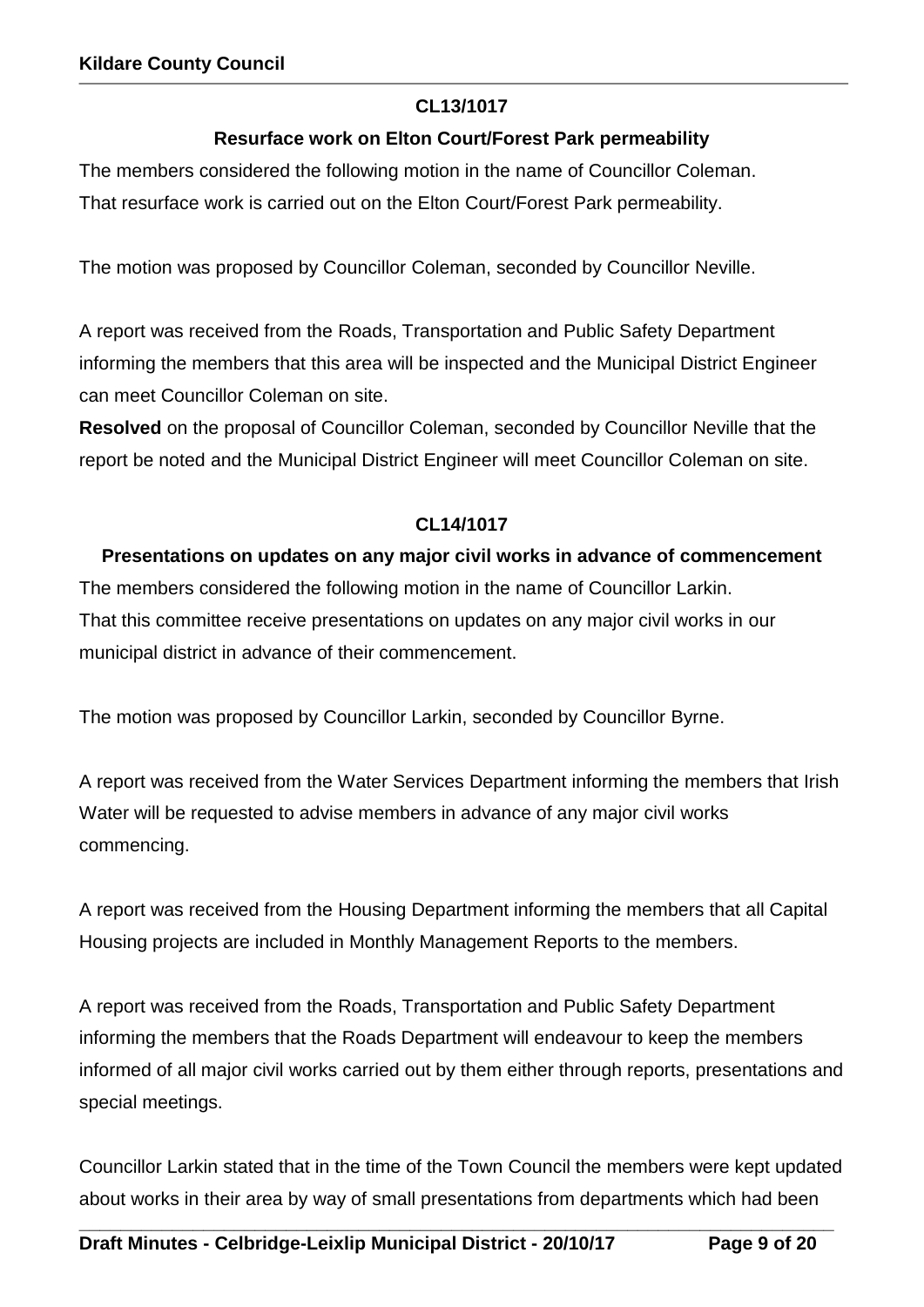very informative. Councillor Larkin requested that the members be given presentations of upcoming works in their area so that they would be informed and enabled to relay this information to the community that they served.

Mr Minnock agreed and stated this was something that the Town Clerk used to do and said that there were hundreds of projects in the county but that the members should be first and foremost informed. Mr Minnock informed the members that this issue was being looked at internally and ideally a Municipal District Administrator was what was required so that this information could be relayed to the members but this in turn would have staffing implications. **Resolved** on the proposal of Councillor Larkin, seconded by Councillor Byrne that Irish Water would be requested to advise members in advance of any major civil works commencing and that the Roads, Transportation and Public Safety Department would endeavour to keep the members informed of all major civil works carried out by them either through reports, presentations and/or special meetings.

# **CL15/1017**

# **Request Dublin Bus to install bus shelter at Beech Park Glen Easton**

The members considered the following question in the name of Councillor Caldwell. To ask Dublin Bus to put a bus shelter at Beech Park, Glen Easton.

A report was received from the Roads, Transportation and Public Safety Department informing the members that under the 'Bus Connects' plan from the National Transport Authority (NTA), the provision of bus shelters will be significantly expanded, with real time passenger information and better route and fare information. The Bus Connects plan states that a new style of bus stop will be introduced to reflect the essential components of a modern bus system.

The report was noted.

# **CL16/1017**

# **Replacement of grass margin to the right of entrance to Tea Lane Cemetery**

The members considered the following question in the name of Councillor Byrne. To ask if the council would consider replacing the grass margin to the right of the entrance to the recently restored Tea Lane Cemetery on Church Road, Celbridge with a hard core surface.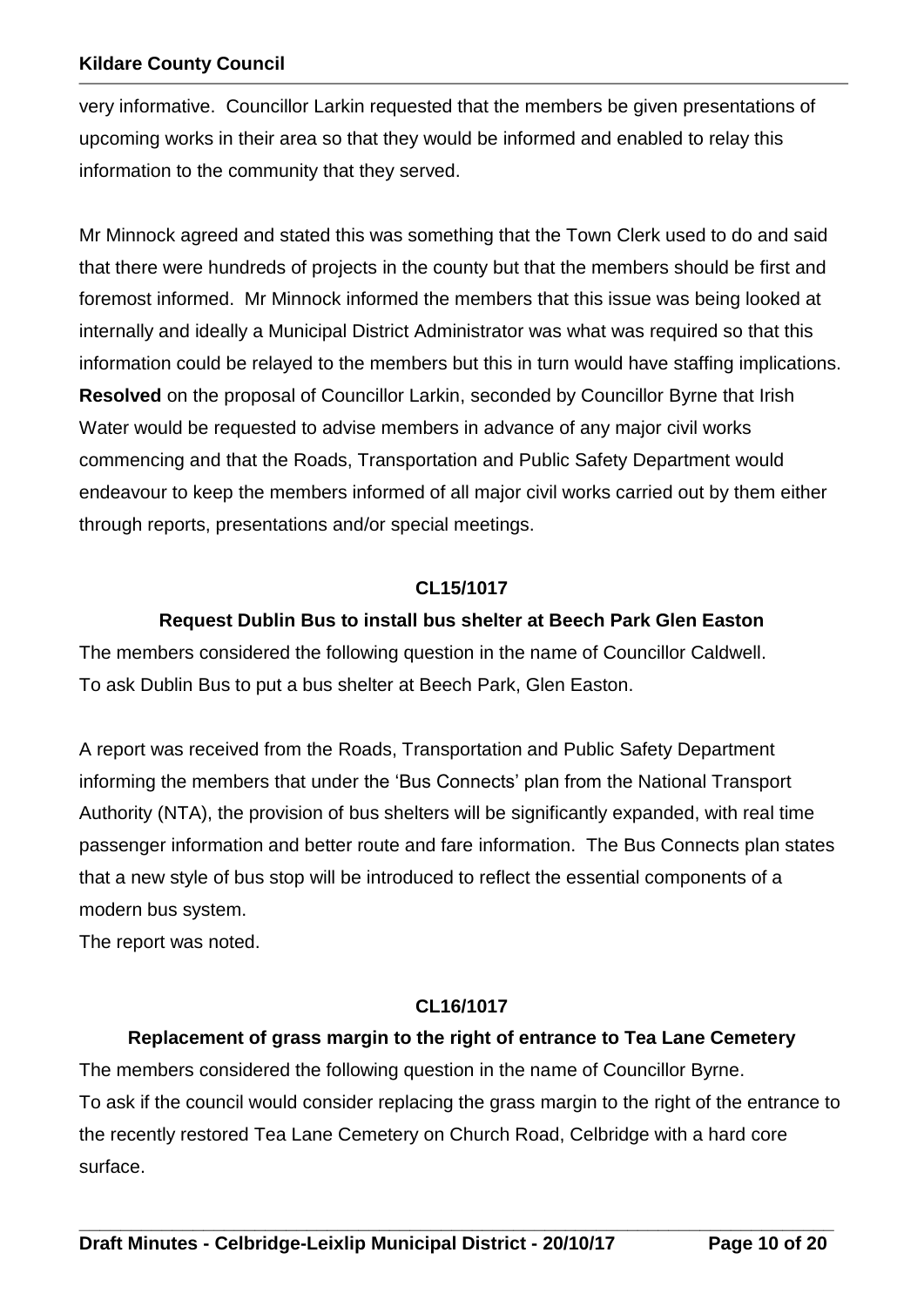A report was received from the Roads, Transportation and Public Safety Department informing the members that the Municipal District Engineer would be against this proposal as it is located on a bend and is not a suitable place for vehicles to park safely.

In response to Councillor Byrne's question, Mr Buggie stated that vehicles should not be parking at this location as it was not safe to do so and they might have to consider placing bollards at this location to restrict parking there.

The report was noted.

# **CL17/1017**

# **Update on footpaths and public lighting from South Dublin County Council**

The members considered the following question in the name of Councillor Byrne. To ask the council if there has there been any progress in providing footpaths and public lighting from the South Dublin County Council border to Tara Co-Op as per our request to South Dublin County Council?

A report was received from the Roads, Transportation and Public Safety Department informing the members that the Roads Department will request an update from South Dublin County Council on this issue.

The report was noted.

# **CL18/1017**

# **Update on second river crossing in Celbridge**

The members considered the following question in the name of Councillor Cussen. Can the members have an update on the second River Crossing in Celbridge, further to the email from Niall Morrissey, June 2017?

A report was received from the Roads, Transportation and Public Safety Department informing the members that arrangements are being put in place to procure a consultant to prepare a preliminary application to the Department of Transport (DTTAS) for funding for this project.The timeline for the procurement phase is early 2018. The report was noted.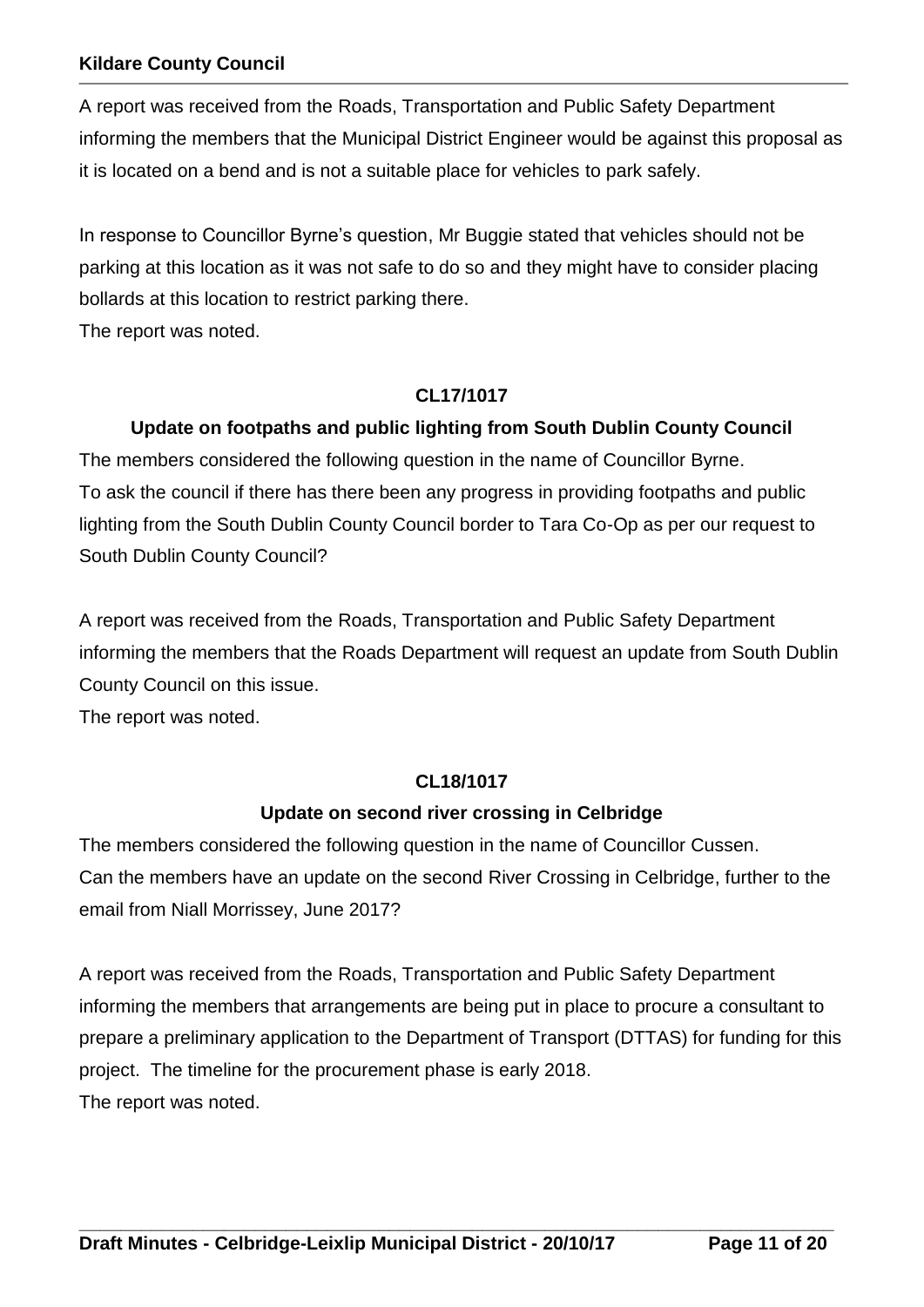# **CL19/1017**

# **Placement of Age Friendly parking signs and dishing of pavement**

The members considered the following question in the name of Councillor Cussen. Can Age Friendly parking signs, large size, be put in place in Celbridge and Leixlip, and dishing of pavement carried out if required?

A report was received from the Roads, Transportation and Public Safety Department informing the members that larger signs have been ordered by the Parking Section. No space has been identified in Leixlip. Any kerbs that need dishing will be added to the Overseer's Task List for attention subject to funding.

Councillor Cussen stated that she had spoken to Ms Corbett and would discuss proposals for a location for this sign in Leixlip.

The report was noted.

# **CL20/1017**

# **Progress or update on off-peak bus service on Easton Road-Green Lane**

The members considered the following question in the name of Councillor Young. Can the officers of the council report to the Municipal District Committee on any progress or update from Dublin Bus with regard to an off-peak bus service on Easton Road – Green Lane, specifically every second bus of the 66 service being routed along Easton Road – Green Lane during off-peak times; if no update is available, can the council again write to Dublin Bus requesting such a service be introduced and ask for an update on any proposals Dublin Bus may have in mind as part of their reorganisation of bus services in the Celbridge-Leixlip area?

A report was received from the Roads, Transportation and Public Safety Department informing the members that the 'Bus Connects' plan from the National Transport Authority (NTA) will include the examination of bus services to the Celbridge/Leixlip area. It is anticipated that a public consultation phase will commence in Quarter 1 2018. The Roads Department has no further update from Dublin Bus at this time, but proposes to make a submission regarding Dublin bus services in the Kildare area during the consultation phase.

Councillor Young stated that the response from Dublin Bus to a 1200 signature petition to provide this service was inadequate.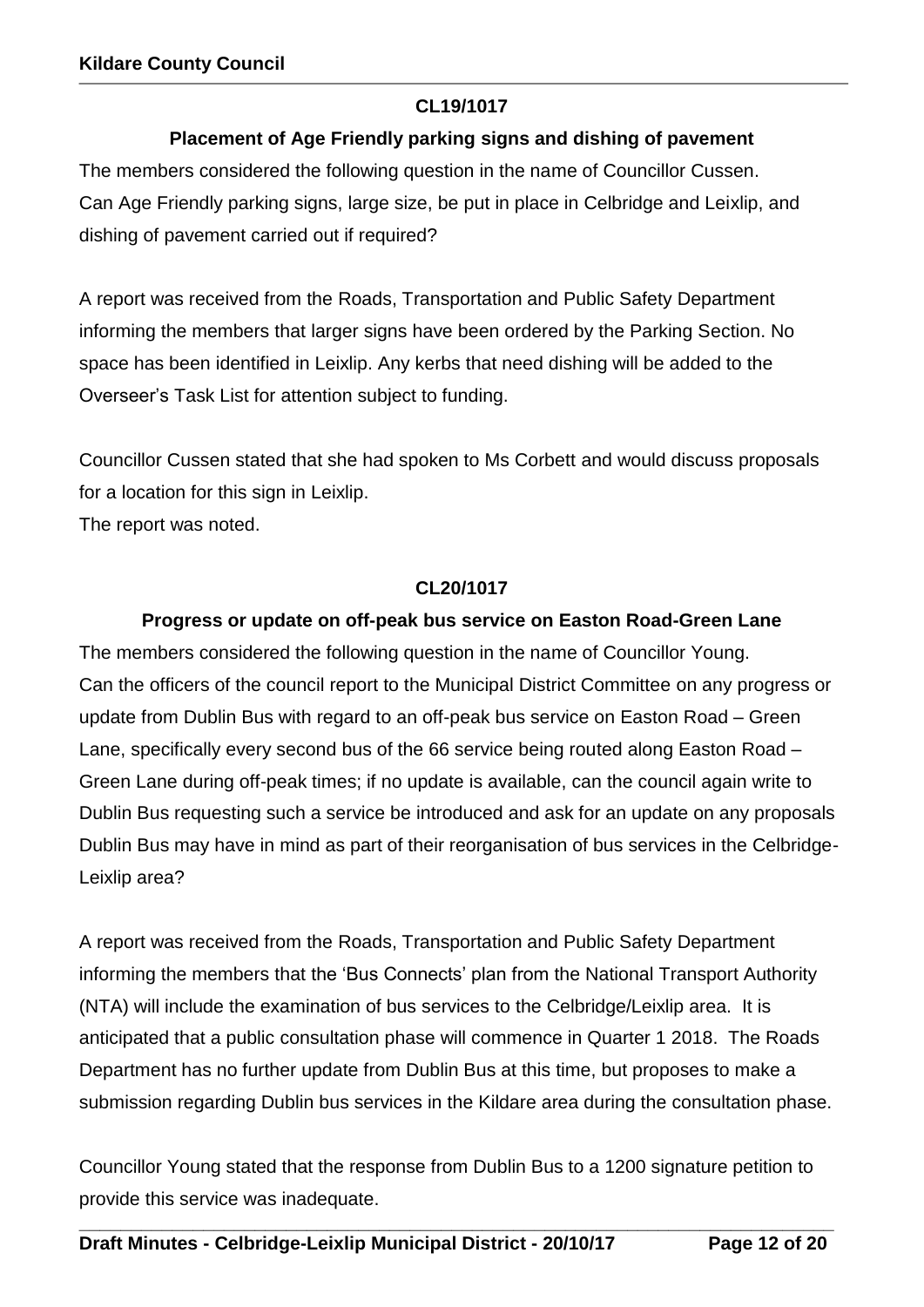Ms Wright suggested that a letter issue to the NTA inviting them to attend a meeting with the members of Celbridge-Leixlip and Maynooth Municipal Districts and the Roads Department when the NTA are in a position to outline their 'Bus Connects' plan to the members. The members were all in agreement that this invitation should issue. The report was noted.

# **CL21/1017**

# **Repairs to cycle track on Shackleton Road at Tesco**

The members considered the following question in the name of Councillor Coleman. Can repairs be carried out on the cycle track on the Shackleton Road at Tesco?

A report was received from the Roads, Transportation and Public Safety Department informing the members that this was previously reported on and is listed on the Action Plan. It is on the Overseer's task list for attention in the coming weeks. The report was noted.

# **CL22/1017**

# **Reduction of road speed limit on the Killeenlea and Loughlinstown roads**

The members considered the following question in the name of Councillor Coleman. Can the road speed limit on the Killeenlea and Loughlinstown roads be reduced in the ongoing county speed limit review?

A report was received from the Roads, Transportation and Public Safety Department informing the members that this will be included as part of the County Wide Speed Limit Review.

The report was noted.

# **CL23/1017**

# **Outline of the council's policy on naming roundabouts**

The members considered the following question in the name of Councillor Larkin. Can the council's policy on naming roundabouts in the municipal district be outlined?

A report was received from the Roads, Transportation and Public Safety Department informing the members that a copy of the council's policy on the sponsorship of roundabouts is attached for information. In general, the naming of roundabouts relates to the roads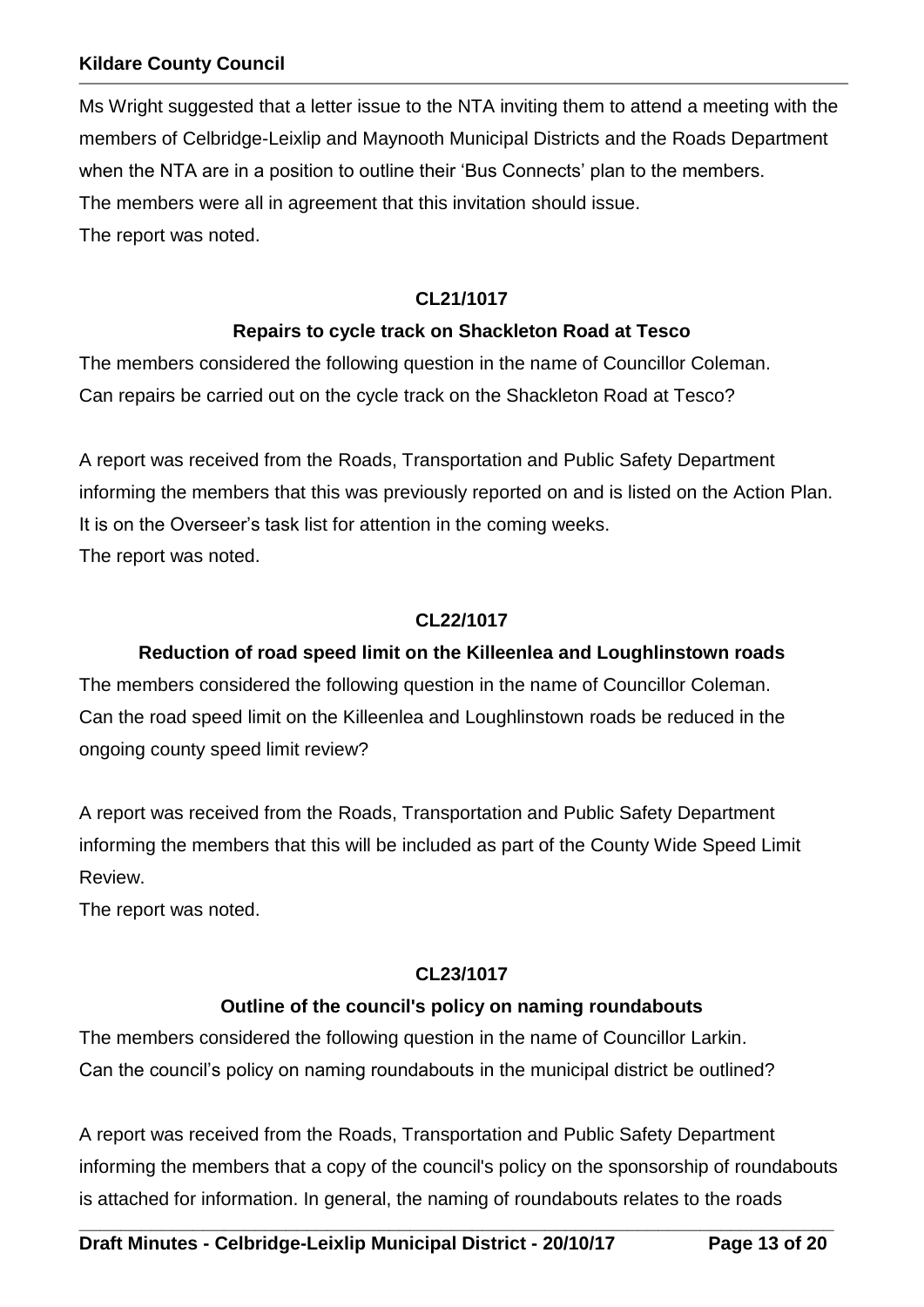accessed to/from the roundabout, however, with the sponsorship policy, many roundabouts are locally identified according to the sponsor. A new sponsorship tender process has now commenced, lead by the Parks Department. The Roads Department will bring this issue /review of the 2011 policy forward as part of the Strategic Policy Committee (SPC) Transport work programme in 2018 for consideration (report attached).

Councillor Larkin expressed his concern that the names of roundabouts should not promote businesses but should retain their local/area names.

Mr Minnock stated the policy is clear in this report that roundabouts should reflect the location but people tend to refer to roundabouts by the businesses nearby. He stated that this issue will be discussed at the Transport Strategic Policy Committee in 2018. The report was noted.

# **CL24/1017**

# **Clearing out of empty lorries leaving plant on Black Avenue**

The members considered the following motion in the name of Councillor Caldwell. That the council check if empty lorries leaving the plant on Black Avenue are properly cleared out.

The motion was proposed by Councillor Caldwell, seconded by Councillor Byrne.

A report was received from the Water Services Department informing the members that Water Services confirmed that all liquid is cleared from lorries before leaving the Wastewater Treatment Plant.

Councillor Caldwell stated that he was not happy with the report and he requested that these lorries were fully inspected as they were not being fully cleared out and this was causing unpleasant odours emanating in the area.

**Resolved** on the proposal of Councillor Caldwell, seconded by Councillor Byrne that Water Services be requested to ensure that lorries leaving the plant on Black Avenue are fully cleared out to prevent unpleasant odours emanating in the area.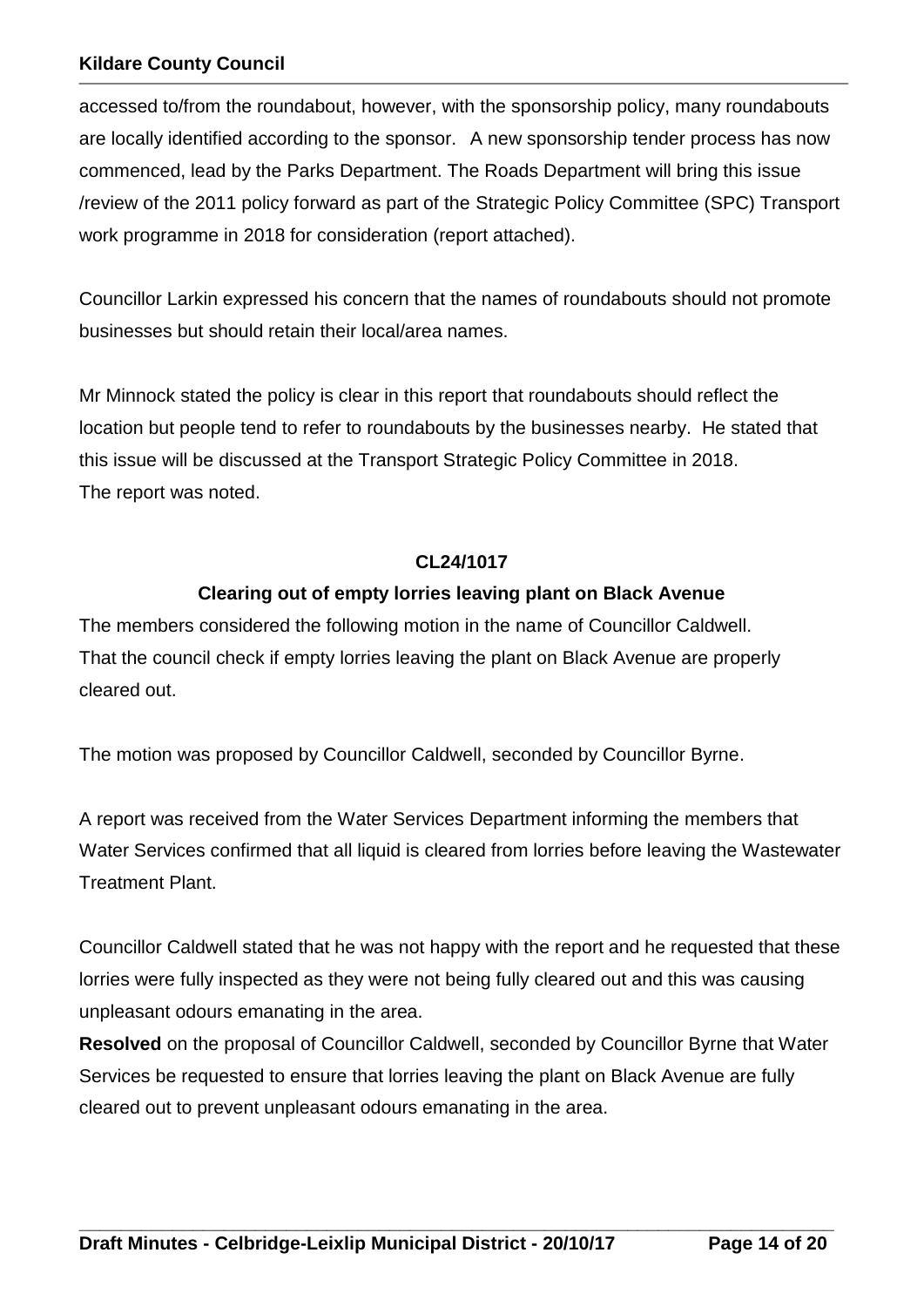# **CL25/1017**

# **Clean up of side and back of electricity box in Loughnamona**

The members considered the following motion in the name of Councillor Neville. That the council investigate the possibility of a clean up to the side and back of the electricity box in Loughnamona that has been recently painted.

The motion was proposed by Councillor Neville, seconded by Councillor Larkin. A report was received from the Environment Department informing the members that the location will be examined by Environment section.

Councillor Neville requested that a letter issue to the ESB requesting them to investigate the possibility of blocking the back and sides of this box to prevent access by children and further littering.

**Resolved** on the proposal of Councillor Neville, seconded by Councillor Larkin that a letter issue to the ESB requesting them to investigate the possibility of blocking the back and sides of this box to prevent access by children and further littering.

# **CL26/1017**

# **Update on Waste Water Treatment plant upgrades in Leixlip**

The members considered the following question in the name of Councillor Larkin. Can we have an update on Waste Water Treatment plant upgrades at Leixlip?

A report was received from the Water Services Department informing the members that the Leixlip Wastewater Treatment Plant has been commissioned and is in operation. Please note that future queries on this matter should be addressed to the dedicated Irish Water Local Representatives email or phone line, the details of which are below; Email: [localrepsupport@water.ie](mailto:localrepsupport@water.ie) Ph: 1890 178178 or 01 7072854. The report was noted.

# **CL27/1017**

**Public consultation reports and recommendations from South Dublin County Council** The members considered the following motion in the name of Councillor Young. That Celbridge-Leixlip Municipal District Committee resolves to write to South Dublin County Council to request that the members of this Municipal District Committee be provided with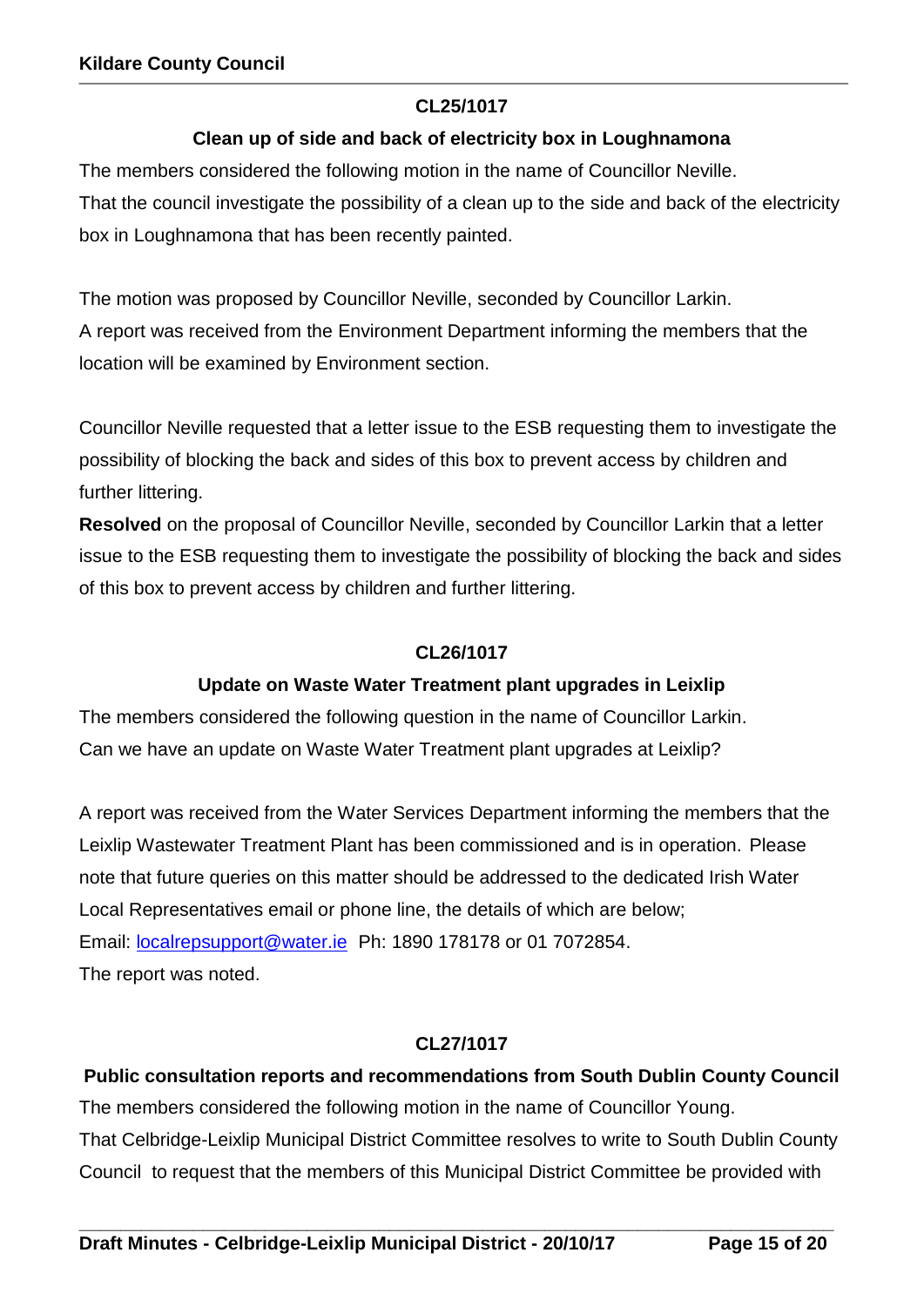copies of the report and recommendations arising from the public consultation on the South Dublin County Council land use planning framework for Weston airport, which is to be presented to the November meeting of the Land Use, Planning and Transportation Strategic Policy Committee (SPC) of South Dublin County Council, at the same time as this report and recommendations are provided to the members of that SPC.

The motion was proposed by Councillor Young, seconded by Councillor Neville. A report was received from the Planning Department informing the members that this is a matter for the members to agree upon.

It was agreed by all the members that this letter be issued to South Dublin County Council. **Resolved** on the proposal of Councillor Young, seconded by Councillor Neville and agreed by all the members that a letter issue to South Dublin County Council requesting that the members of this Municipal District Committee be provided with copies of the report and recommendations arising from the public consultation on the South Dublin County Council land use planning framework for Weston airport, which is to be presented to the November meeting of the Land Use, Planning and Transportation Strategic Policy Committee (SPC) of South Dublin County Council, at the same time as this report and recommendations are provided to the members of that SPC.

### **CL28/1017**

# **Taking in Charge of estate and apartments at Louisa Bridge**

The members considered the following question in the name of Councillor Neville. Can the council clarify what is the situation regarding the estate and apartments at Louisa Bridge being taken in charge. What is the timeline and practical steps for this?

A report was received from the Planning Department informing the members that Building and Development Control staff has recently engaged with agents for the bond provider and the management company agent to agree a Site Resolution Plan to deliver the satisfactory completion of the development in accordance with the requirements of the relevant planning permissions. The planning permissions required a management company to be put in place to maintain Louisa Park privately. Louisa Park is predominantly an apartment development and is not intended to be taken in charge.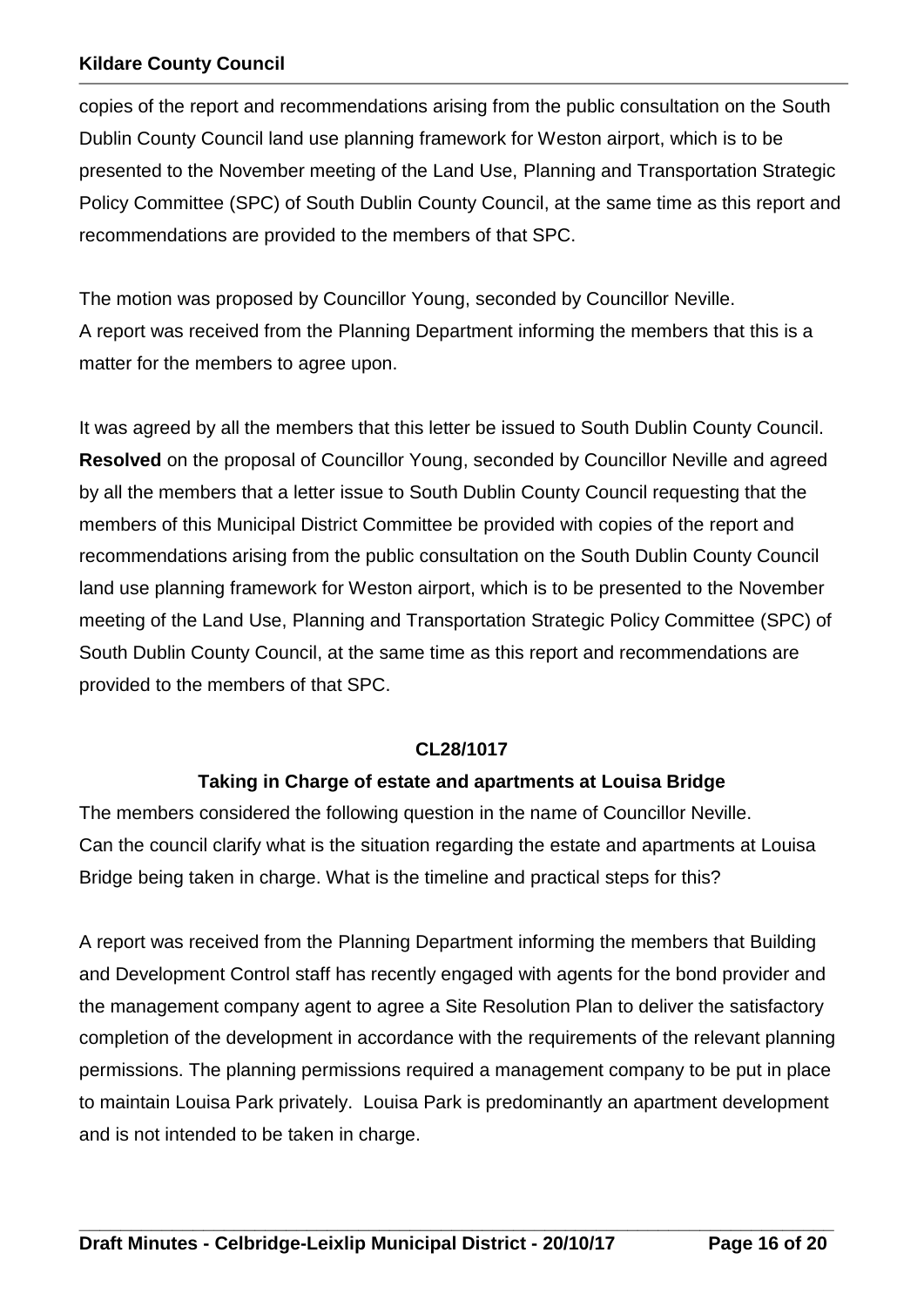In response to Councillor Neville's questions, Mr Minnock stated that he did not have a timeline for completion of outstanding works in the estate and confirmed mixed use developments of houses and apartments such as Louisa Park cannot be taken in charge. The report was noted.

#### **CL29/10**

# **Consideration of receipt of deputation from the Department of Foreign Affairs**

The members considered receiving a deputation from Amanda Bane, Department of Foreign Affairs on the possible Twinning of Celbridge with Versailles, France at the November meeting.

Councillor Coleman stated that a request had been made through the Irish Embassy in Paris that Versailles, France would like to be twinned with Celbridge which is not currently twinned with any other town given Dublin to Celbridge is a similar distance as Paris to Versailles and have a common denominator i.e. Versailles and Castletown House.

Mr Minnock stated that it was a decision to be considered by the members and if a formal decision to this twinning arrangement was to be made, it would need to be brought before the full council.

Mr Minnock added that Twinning could be very beneficial to engage and promote the brand of Kildare and could have advantages in developing businesses. He stated that it could be of great benefit to schools and communities in exchanging and learning about different cultures and languages.

A discussion ensued among the members and it was agreed by all the members to receive this deputation at their monthly meeting to be held on 17 November 2017.

# **CL30/1017**

### **Response to submission made by Leixlip United Athletic Football Club**

The members considered the following motion in the name of Councillor Byrne. That the council positively respond to the submission made by Leixlip United Athletic Football Club (A.F.C) that was lodged by their deputation to the Celbridge/Leixlip Municipal District Council on the 20 February 2017.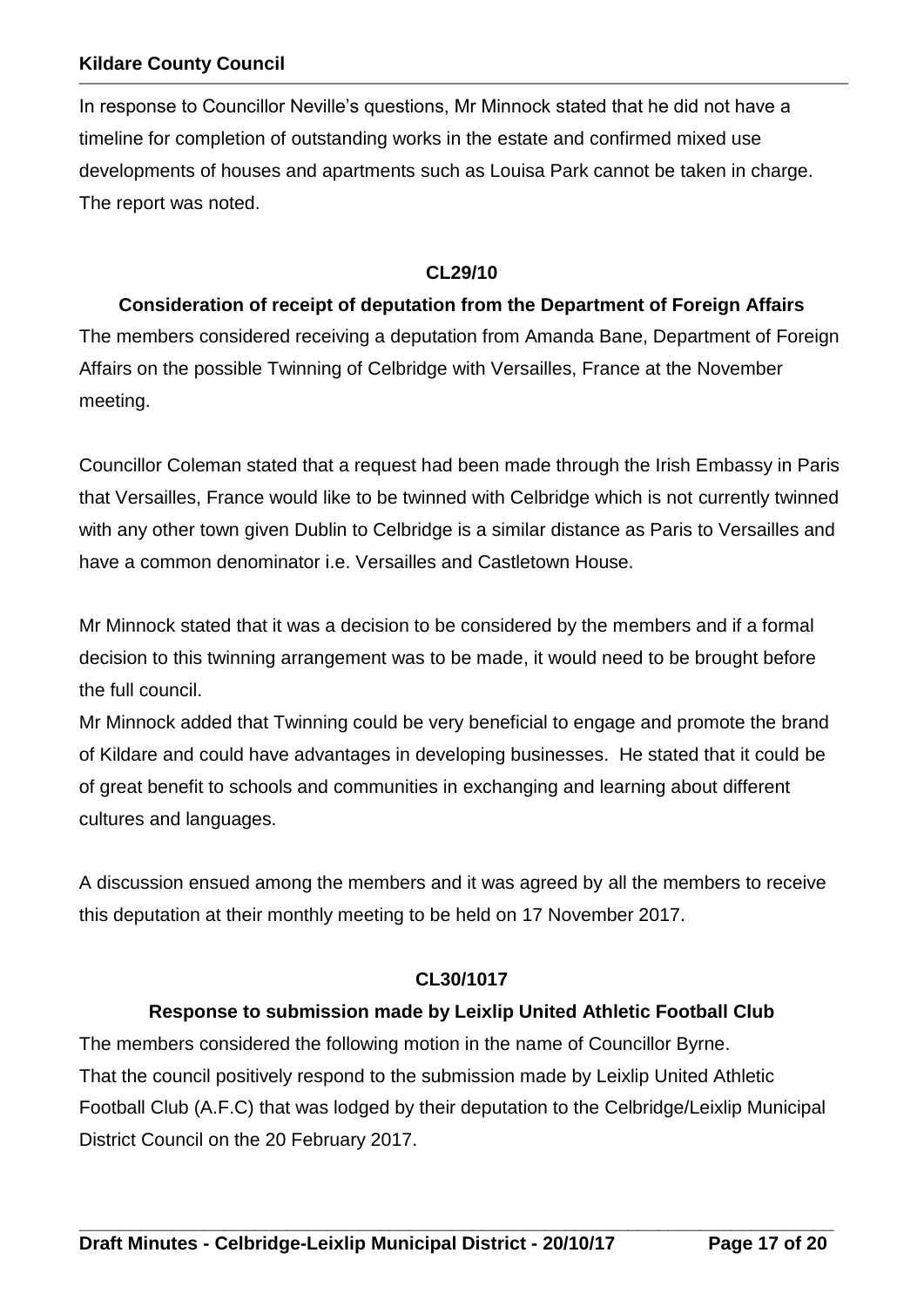The motion was proposed by Councillor Byrne, seconded by Councillor Coleman.

A report was received from Planning and Strategic Development informing the members that the operation of the Leixlip Amenity campus involves a number of clubs and any proposals should reflect the needs of all stakeholders.

Councillor Byrne agreed that all stakeholders should be included but said that a meeting had not been held of the Common Area Committee.

Mr Minnock stated that a briefing should be organised on site in the Leixlip Amenities Complex to get a more rounded view of the current position to enable the council to be constructive rather that divisive in what the council can do to be supportive of these clubs.

In response to Councillor Neville's question that a meeting be arranged for the members to first discuss, Mr Minnock stated that a discussion could be held on this issue before the LPT meeting scheduled for the 9 November in the Municipal District Office.

Councillor Larkin stated that the Tennis Club who formed a significant part of the Centre had contacted him stating they had not been involved in the process to-date. Councillor Larkin stated they should be given an opportunity to outline their position.

Councillor Byrne undertook to contact the Tennis Club in response to Councillor Larkin's request.

**Resolved** on the proposal of Councillor Byrne, seconded by Councillor Coleman that Councillor Byrne would make contact with the Tennis Club in relation to this issue.

# **CL31/1017**

### **Location identified and provision of new playground within the Wonderful Barn**

The members considered the following motion in the name of Councillor Larkin. That a location be identified within the Wonderful Barn environs and proposals put forward to provide a new playground to cater for the existing and expanding population of the area.

**\_\_\_\_\_\_\_\_\_\_\_\_\_\_\_\_\_\_\_\_\_\_\_\_\_\_\_\_\_\_\_\_\_\_\_\_\_\_\_\_\_\_\_\_\_\_\_\_\_\_\_\_\_\_\_\_\_\_\_\_\_\_\_\_\_\_\_\_\_\_\_\_\_**

The motion was proposed by Councillor Larkin, seconded by Councillor Neville.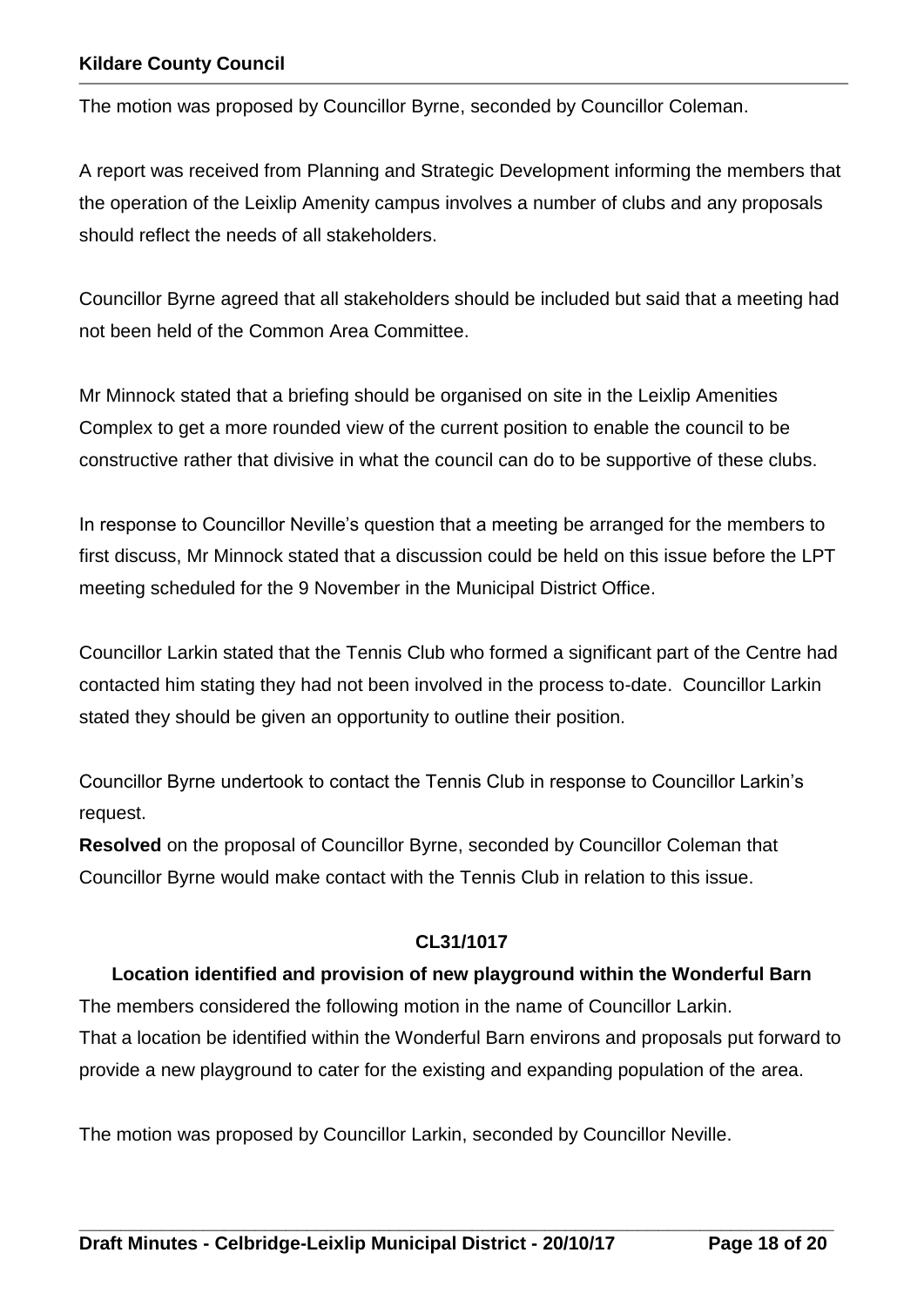A report was received from Economic, Community and Cultural Development informing the members that the next stage in the development of the Wonderful Barn is the preparation of a conservation plan for the site. Once this is complete a master plan for the development of the site can be prepared and a playground will be considered as part of this process.

Councillor Larkin stated that Leixlip was a growing community and they had only one playground which was out of date in comparison to the new playgrounds being built. Councillor Larkin requested that a new playground be installed within the Wonderful Barn in tandem with the significant developments of housing which would accommodate over 2000 people in the next two years.

Councillor Cussen stated that detailed conversations were had about this playground at meetings of the Leixlip Local Area Plan and it was agreed that another was needed but that it should be considered in the context of conservation also.

Mr Minnock stated that there was a plan for 394 houses in the adjoining lands and the council had held discussions with the developers with regard to open space requirements and the possibility of the provision of a playground on this basis.

**Resolved** on the proposal of Councillor Larkin, seconded by Councillor Neville that the report be noted.

### **CL32/1017**

# **Update on swimming pool for North East Kildare**

The members considered the following question in the name of Councillor Neville. Can the council give the members an update on the swimming pool for North East Kildare?

A report was received from the Planning and Strategic Development Department informing the members that there is no further progress to report at this time.

In response to Councillor Neville's question, Mr Minnock stated that if funds become available then Leixlip was still in the running, in parallel with Maynooth, as a location for a new swimming pool but this was dependent on the Department of Tourism and Sport's new swimming pool funding programme.

**\_\_\_\_\_\_\_\_\_\_\_\_\_\_\_\_\_\_\_\_\_\_\_\_\_\_\_\_\_\_\_\_\_\_\_\_\_\_\_\_\_\_\_\_\_\_\_\_\_\_\_\_\_\_\_\_\_\_\_\_\_\_\_\_\_\_\_\_\_\_\_\_\_**

The report was noted.